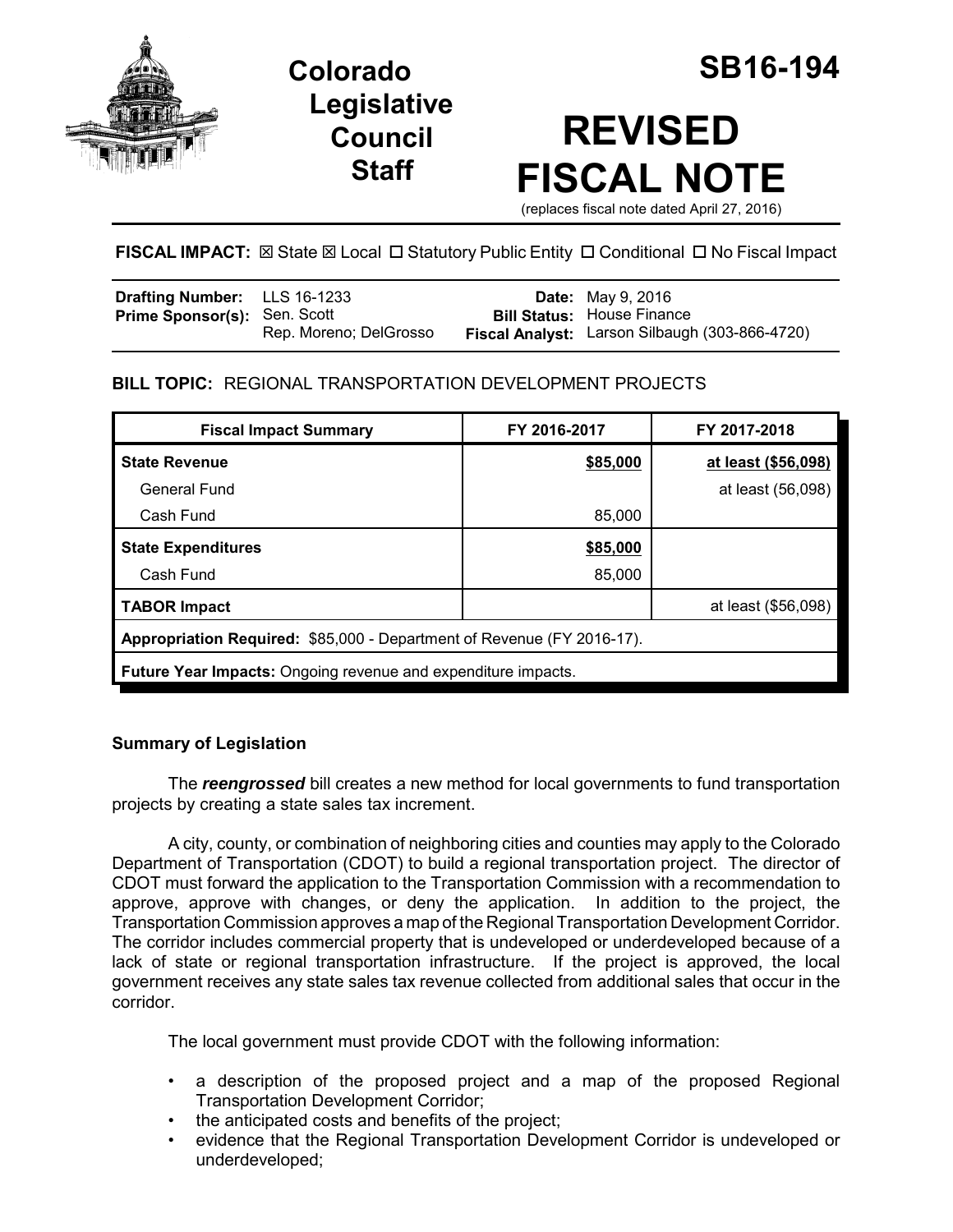- an explanation of how the project will induce commercial development;
- the estimated number and type of jobs created as a result of the project;
- the estimated state sales tax revenue increment in the corridor;
- estimated local sales and property tax revenue generated as a result of the project; and
- a plan for funding and completing the project.

Once the commission approves the application, the Department of Revenue (DOR) is provided with the map of the transportation corridor.

The bill requires the DOR to determine the base state sales tax revenue collected from businesses within the transportation corridor. As businesses within the corridor remit more sales taxes, the additional state sales tax revenue is distributed to the local governments that were approved by the Transportation Commission. Local governments receive the tax increment for 30 years or until any bonds are paid off.

Local governments can create an authority which can build transportation projects, enter into contracts, and issue bonds. The authority may also create an enterprise under Article X, Section 20 of the state constitution to help finance the new transportation projects. The bill does not identify a TABOR-exempt revenue source for a new enterprise.

The local government, DOR, and CDOT are required to provide information to the Transportation Commission and General Assembly on the status of each project annually. In addition, this act is subject to the sunset review process of the General Assembly.

## **Background**

**Tax increment financing.** Tax increment financing (TIF) is a tool used by government agencies to set aside a revenue stream for the repayment of bonds or for another specific purpose. Local governments in Colorado most commonly use TIF to generate capital for urban renewal projects. The tax increment is identified as the difference between the initial revenue base within the TIF district and the amount of additional tax collections after the TIF is established by a financing entity (e.g., an urban renewal district). Base revenues are unaffected by the TIF, but tax collections above the base are diverted to the financing entity.

*Government enterprises.* TABOR defines an enterprise as "a government-owned business authorized to issue its own revenue bonds and receiving under 10 percent of annual revenue in grants from all Colorado state and local governments combined." Because the share of revenue that an enterprise may receive from government sources is capped, enterprises are largely financially independent of core government agencies. Additionally, enterprises cannot levy taxes.

#### **State Revenue**

The net revenue effect of the bill is to divert state sales tax revenue for up to 30 years from the General Fund to fund transportation projects. If 0.1 percent of sales tax growth occurs in a Regional Transportation Corridor, state sales tax revenue to the General Fund will be reduced by \$56,098 in FY 2017-18. The General Fund revenue reduction will grow over time as local governments utilize the program. The actual impact of the bill depends on several factors that are currently unknown.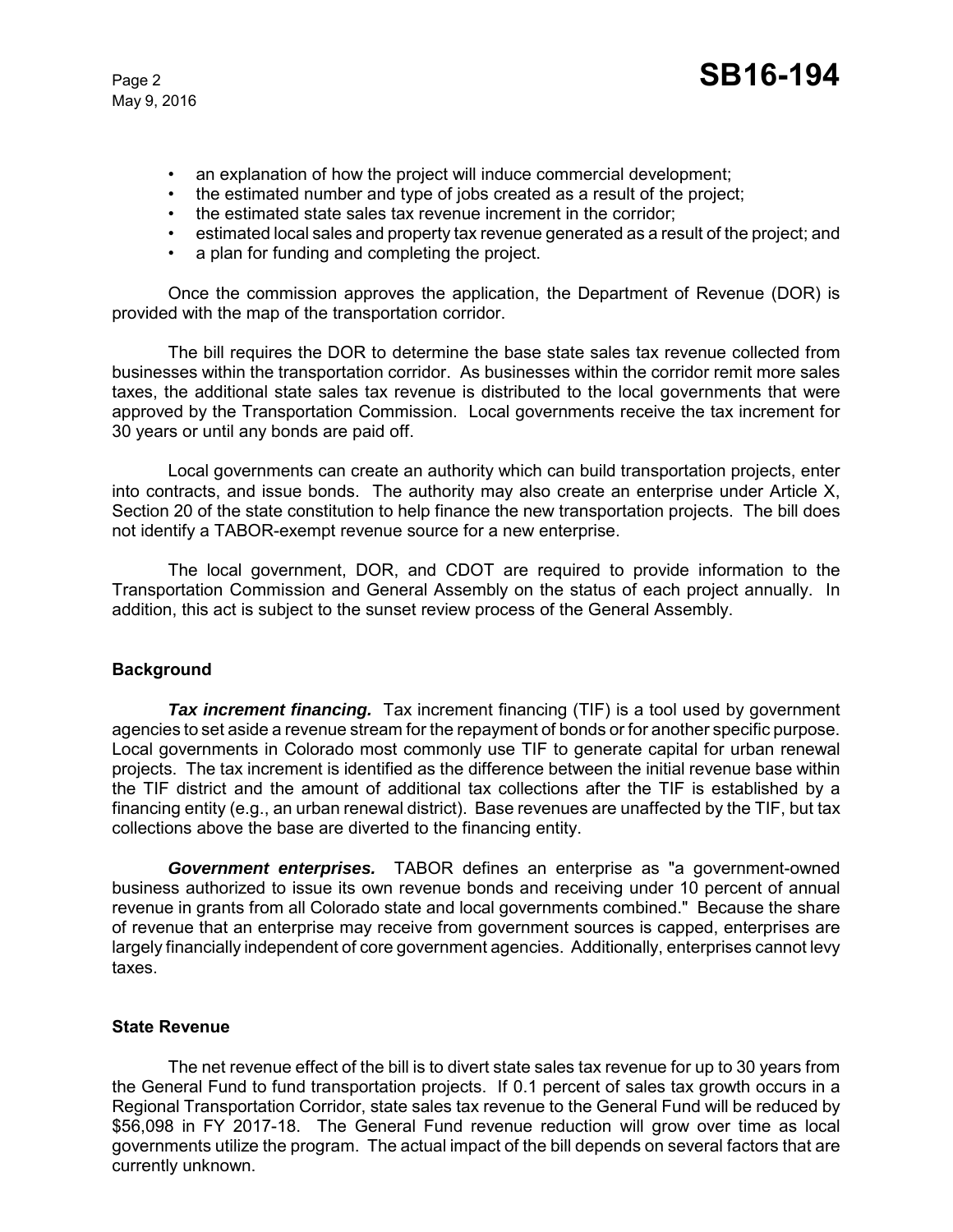The state will receive \$85,000 in cash funds from local governments in FY 2016-17 for the DOR to modify the state's tax administration software.

*Sales tax assumptions.* The bill diverts growth in sales taxes in designated transportation corridors from the General Fund to local governments. If the additional taxable sales that generate the sales tax increment within the corridor would not have occurred elsewhere in the state and only occurred because of the passage of this bill, there is no revenue impact relative to the sales tax revenue forecast. If the sales that generate the sales tax increment would have occurred without this bill, then the bill will reduce state revenue.

The actual revenue impact will depend on several factors that are currently unknown, including:

- the number of Regional Transportation Development Projects;
- the size of the corridors;
- the type of commercial businesses that would locate without this bill; and
- the timing and location of the construction of future transportation projects without this bill.

Table 1 shows the General Fund impact of the bill for a range of fiscal years and utilization by local governments. If more regional transportation projects are approved, a larger share of sales tax growth will occur in the corridor reducing sales tax revenue by greater amounts. For example, if 0.1 percent of sales tax growth currently forecast occurs in the new regional transportation corridors, General Fund revenue will be reduced by \$56,098 in FY 2017-18 and \$1,478,833 in ten years. The table is based on the March Legislative Council Staff forecast and the historical 31 year annual average growth rate of state sales taxes of 4.4 percent.

| Table 1. General Fund Revenue Reduction from SB 16-194                                                |                        |                        |                         |  |  |
|-------------------------------------------------------------------------------------------------------|------------------------|------------------------|-------------------------|--|--|
| <b>Percent of Sales Tax</b><br><b>Growth that Occurs</b><br>within Transportation<br><b>Corridors</b> | Year 1<br>(FY 2017-18) | Year 2<br>(FY 2018-19) | Year 10<br>(FY 2026-27) |  |  |
| 0.1%                                                                                                  | (\$56,098)             | (\$188,349)            | (\$1,478,833)           |  |  |
| 0.5%                                                                                                  | (280,491)              | (941,745)              | (7, 394, 165)           |  |  |
| 1.0%                                                                                                  | (560,981)              | (1,883,491)            | (14, 788, 330)          |  |  |
| 5.0%                                                                                                  | (2,804,907)            | (9, 417, 454)          | (73, 941, 651)          |  |  |
| 10.0%                                                                                                 | (5,609,814)            | (18,834,908)           | (147,883,302)           |  |  |

Once the bonds for the project have been repaid, or 30 years after the transportation project has been approved, sales taxes to the state General Fund may increase state revenue relative to current law, but only to the degree that the projects stimulated commercial development that would not have occurred at another location in the state and only occurred as a result of this bill.

**Cash fund assumptions.** The DOR is allowed to collect a fee for the costs of administering the distribution of state sales tax increment to local governments. The fee revenue collected depends on the costs of calculating and distributing the tax increment.The costs to modify the state's sales tax administration software is \$85,000, which will be paid by local governments to the DOR in FY 2016-17.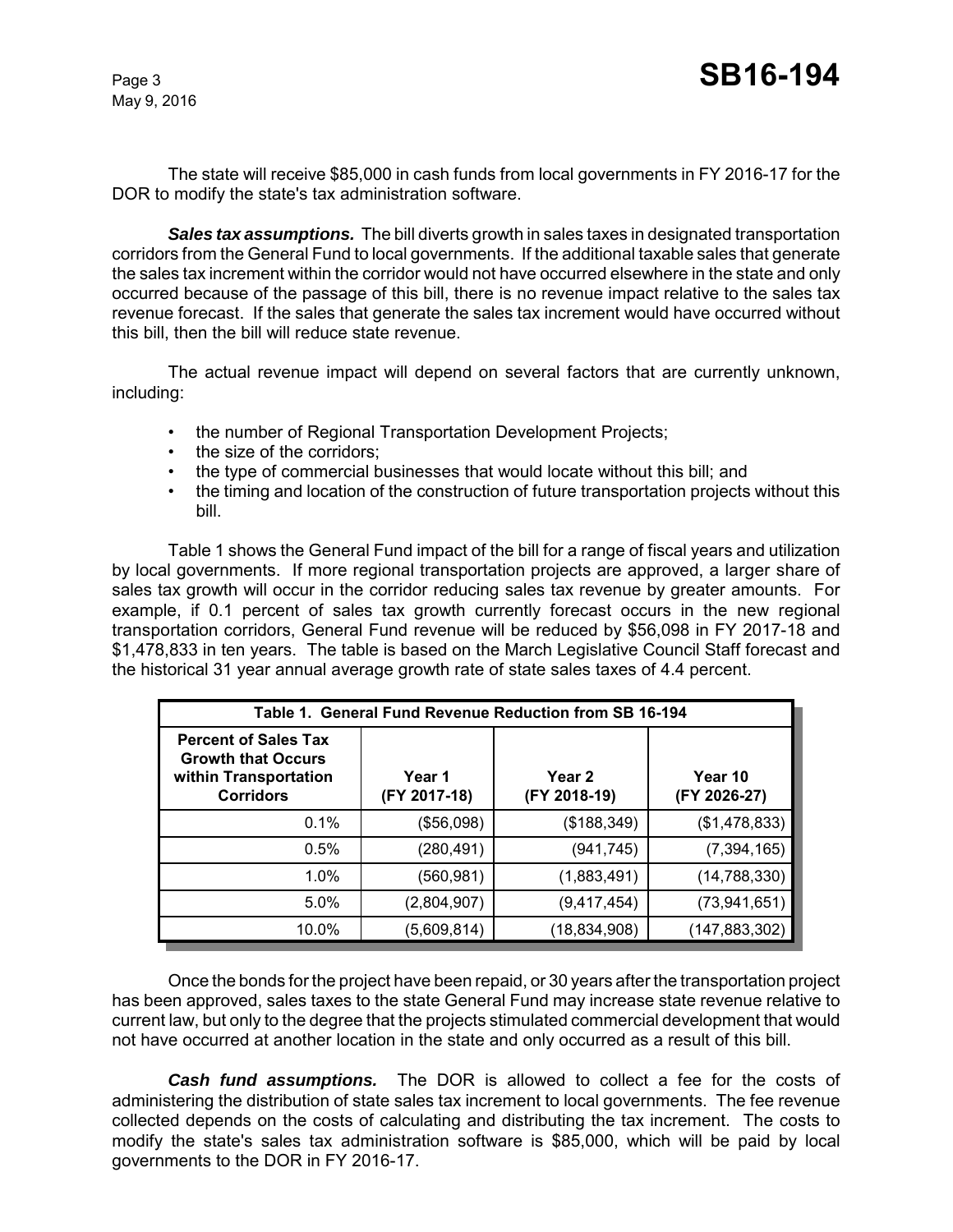## **TABOR Impact**

This bill reduces state revenue from sales taxes, which will reduce the amount of money required to be refunded under TABOR for FY 2017-18. TABOR refunds are paid out of the General Fund. TABOR refund obligations are not expected for FY 2015-16 or FY 2016-17. Since the bill reduces both revenue to the General Fund and the refund obligation by equal amounts, there is no net impact on the amount of money available in the General Fund for the budget. However, the bill will reduce money available for the General Fund budget in the future during years the state does not collect money above the TABOR limit.

#### **State Expenditures**

This bill will increase state expenditures to DOR by \$85,000 in FY 2016-17. There will be increased workload for CDOT, DOR, and the Department of Local Affairs (DOLA) determined by several factors that are currently unknown.

*Department of Transportation.* The CDOT will accept and review applications for Regional Transportation Development Projects and recommend that the Transportation Commission approve, approve with changes, or deny the project. Each project will increase CDOT workload, but there are no assumptions made in the fiscal note regarding how many projects will be evaluated or how much time each evaluation will take. The CDOT will use the annual budget process and continuously appropriated moneys to implement this bill.

*Department of Revenue.* The DOR will determine the base sales tax revenue for each business located within the transportation corridor. GenTax, the state's tax administration software, will need to be modified to distribute the state sales tax increment revenue to local governments. The GenTax programing and testing will require \$85,000 before the tax increment can be distributed to local governments. It is assumed the first projects will begin to receive the state sales tax increment in FY 2017-18, meaning the DOR will receive \$85,000 from local governments to modify GenTax in FY 2016-17.

The workload increase for the DOR will depend on the number of businesses and the number of transportation projects affected by this bill. The DOR is allowed to offset the costs of administering this bill by charging a fee to local governments for calculating and distributing the increment. The DOR will use these fees and the annual budget process to implement this bill with General Fund appropriations.

*Department of Local Affairs.* If local governments create a regional transportation development authority, DOLA will certify that the authority has been organized according to state law. In addition, DOLA will record that property is located within the transportation development authority on real estate records. The actual workload increase will be determined by the number of authorities created under this bill. The DOLA will use the annual budget process to implement this bill with General Fund appropriations.

#### **Local Government Impact**

There is a conditional local government expenditure and revenue impact from this bill. If local governments are approved to start construction on a regional transportation development project, they will have costs associated with building the project, setting up the authority or enterprise, and selling bonds. Local governments will receive increased revenue from the state sales tax increment.